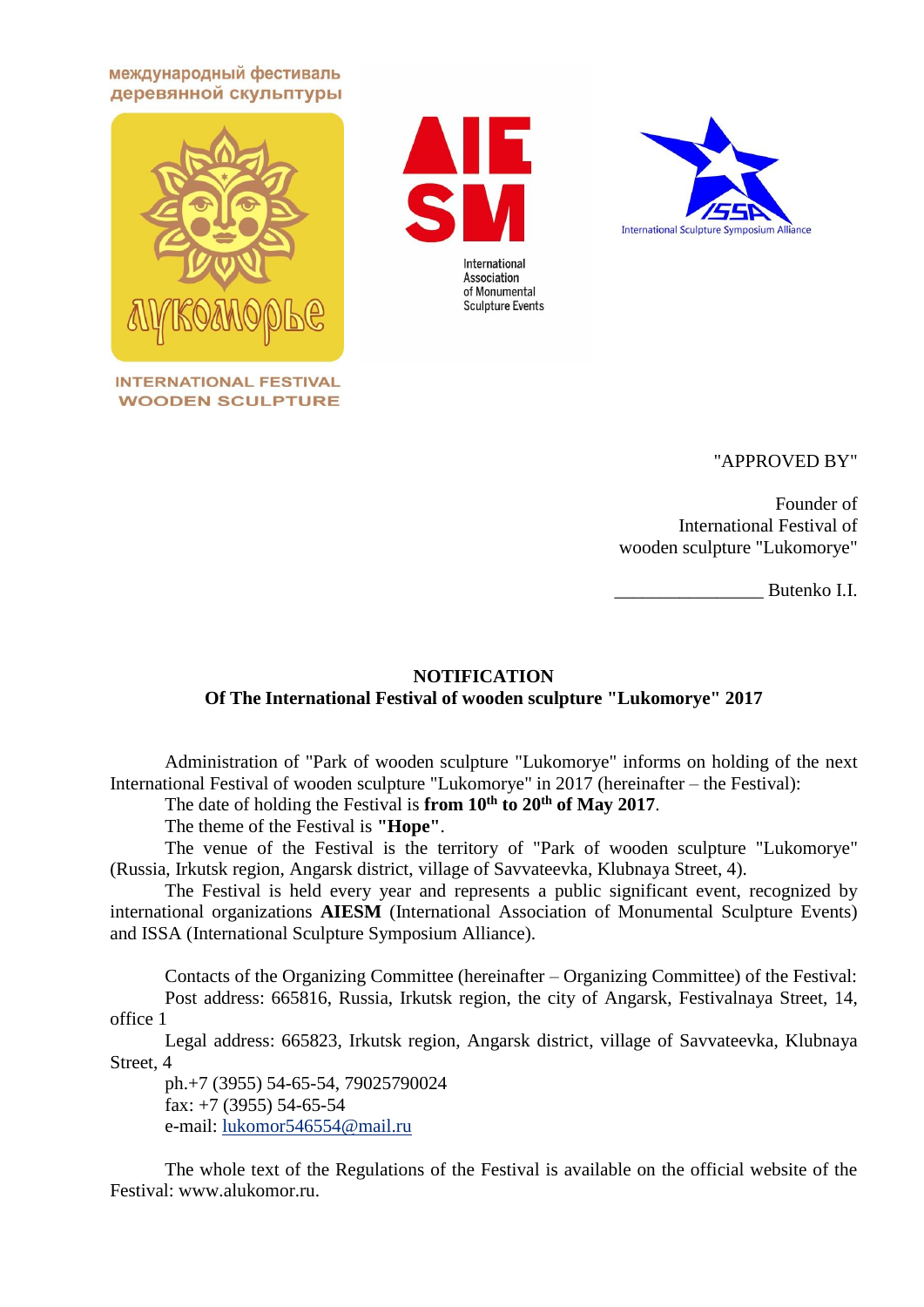Partners of the Festival:



**The Ministry of culture and archives of the Irkutsk region**



**Tourism Agency of the Irkutsk region**



**The Administration of the Angarsk municipal formation**

**The regional state autonomous institution "Cheremhovo forestry"**



**Limited liability company "Sayany" Limited liability company "Lukomorye"**



**Chairman of the Organizing Committee of the Festival:** Butenko Ivan Ivanovich, the Founder of the International Festival of wooden sculpture "LUKOMORYE"

## **Permanent honorary members of the Organizing Committee of the Festival:**

Thierry Lauwers, a Board member of the International Association of Monumental Sculpture AIESM (International Association of Monumental Sculpture Events)



Bayisa Wack-Voya, the head of Representation of United Nations High Commissioner for Refugees in the Russian Federation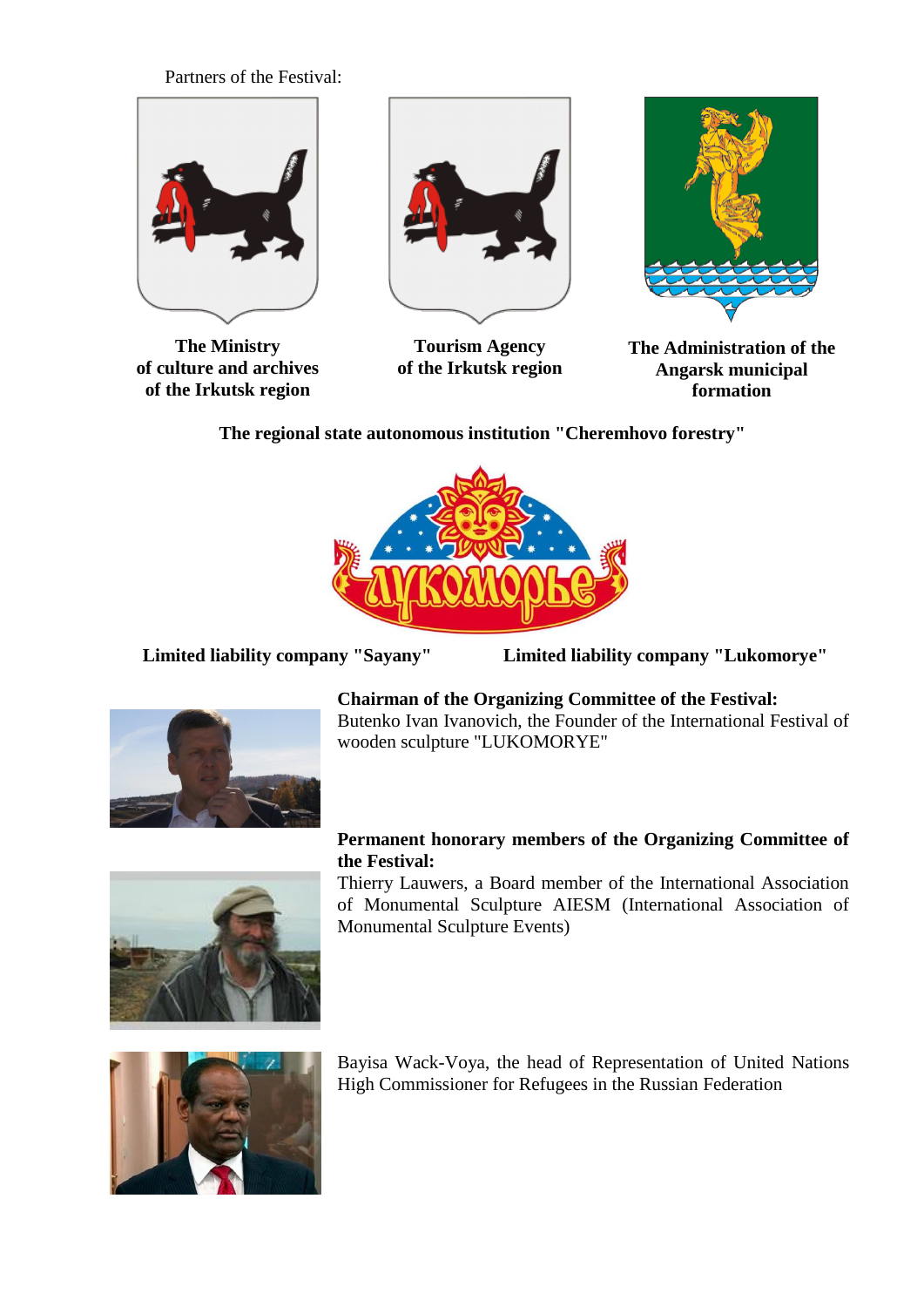The teams from Russia and other countries of the world in number of no more than two persons in the same team are allowed to participate in the Festival. The team consisting of one person is allowed to participate in the Festival.

Teams are allowed to participate in the Festival according to the submitted Applications for participation in the Festival (hereinafter – the Application) and by the results of preliminary selection of the drawings (sketches, models) of the works expected to be performed at the Festival, and portfolios of the team members, in number of no more than **30 teams.**

The application for participation in the Festival must include:

1) The Application for registration in participation in the Festival;

2) Drawings (sketches, models) not less than two works, which are expected to be performed at the Festival;

3) A brief annotation (description) of a work expected to be performed at the Festival (name, size, artistic ideas of the author);

4) Not less than 5 photos of previously performed works by the team members, indicating the time of performing and placement of the works.

The Applications are accepted until **01 FEBRUARY 2017** on e-mail: lukomor546554@mail.ru, with a mark "Festival", or by Fax +7 (3955) 54-65-54.

The Organizing Committee of the Festival considers the Applications.

One of the following decisions is made by the results of consideration of the Application:

1) The Application is approved to participate in the Festival;

2) The Application must be modified by changing the plot or the composition of the work expected to be performed at the Festival **not later than 01 MARCH 2017**;

3) The Application is rejected and not allowed to participate in the Festival.

The decision of the Organizing Committee of the Festival to reject the Application cannot be appealed and reconsidered.

The Organizing Committee of the Festival sends Invitations to teams, which Applications are approved for participation in the Festival, **until 10 MARCH 2017**.

The team received the Invitation must confirm in writing its participation in the Festival by e-mail, or in the same way must inform about impossibility of participation in the Festival **not later than 20 MARCH 2017**.

Teams, which applications are rejected, can participate in the Festival as "Reserve team" after agreeing its participation with the Organizing Committee **not later than 15 APRIL 2017**.

The festival is held in "Park of wooden sculpture "Lukomorye", which consists of several natural areas in the pine forest, mostly on slopes up to 7°.

The performed works can represent both single sculptures, and the sculptural compositions that in a complex locate on the open areas with sizes from 4х4 to 6х6 meters.

Use of growing trees and features of terrain is encouraged.

It is forbidden to use in work components and parts that were made before the Festival and outside the Festival area.

Conditions for performance of work:

1) The territory for work with possibility of using electric tools (220 volts);

2) A set of tools for rough machining: an ax, a shovel, the possibility of rough tool sharpening;

3) Gasoline, lubricants and engine oils;

4) Angarsk pine or cedar wood (round timber with length of 4.0 meters and with diameter from 0.6 to 0.9 meters);

5) Fire protection of the sculptures;

6) One washing of the working clothes.

It is forbidden to damage growing trees and soil cover during the work.

Coloring and burning of performed works are forbidden.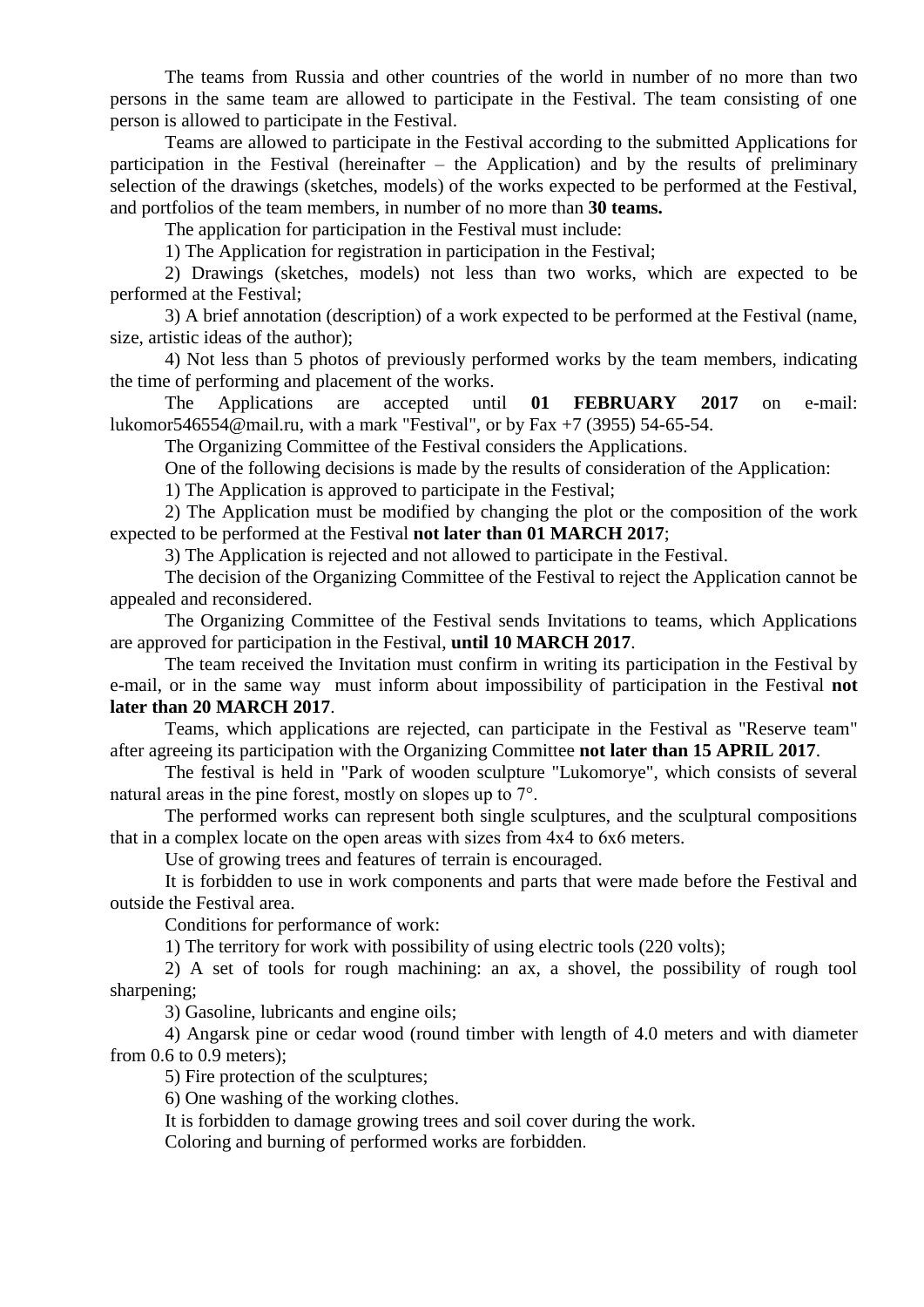For chosen participants the organizer of the Festival provides:

1) Partial compensation of the travel cost from the place of residence to the venue of the Festival and back in the amount of actual expenses, but not more than:

For participants from Russia - the cost of economy class train ticket;

For participants from Europe and Asia – 300 \$;

For participants from Africa – 400 \$;

For participants from North and South America –  $600$  \$;

Payment of compensation is made on arrival at the Festival on condition of submitting to the Organizing Committee of the Festival original tickets from the place of residence to the venue of the Festival and back.

2) Possibility of compensation of airline tickets, fuel for vehicles, and purchase of train tickets is solved with the teams individually.

3) Free accommodation in 2-and 4-bed rooms in a comfortable apartment on the territory of "Park of wooden sculpture "Lukomorye" in the period of the Festival (from 10 to 20 may 2017);

4) Free meals (three times a day) during holding of the Festival (from 10 to 20 may 2017);

Accommodation and food costs outside the territory of "Park of the wooden sculpture "Lukomorye" for team members are not compensated.

5) Accident and tick bite insurance during holding of the Festival (from 10 to 20 may 2017);

6) A collective trip to Lake Baikal on 20 MAY 2017 (according to preliminary applications).

Conditions of participation for team members admitted to participate in the Festival as "Reserve team":

1) Free accommodation in 2-and 4-bed rooms in a comfortable apartment on the territory of "Park of wooden sculpture "Lukomorye" in the period of the Festival (from 10 to 20 may 2017);

2) Free meals (three times a day) during holding of the Festival (from 10 to 20 may 2017);

Accommodation and food costs outside the territory of "Park of the wooden sculpture "Lukomorye" for team members are not compensated.

3) Accident and tick bite insurance during holding of the Festival (from 10 to 20 may 2017);

4) A collective trip to Lake Baikal on 20 MAY 2017 (according to preliminary applications).

Administration of "Park of wooden sculpture "Lukomorye" provides delivery of the team members from train station the City of Angarsk, Irkutsk region, or from bus station the city of Angarsk, Irkutsk region to the venue of the Festival, and assists in buying return tickets.

The issue of a meeting at airport of Irkutsk city and transfer to the venue of the Festival is resolved in advance and individually, participants must inform about the date and time of their arrival not later than 08 may 2017.

Paid services can be provided (rent of electric or chain saws, sharpening chains, sharpening tools, riveting, washing of working clothes) according to the preliminary application.

According to the decision of Jury of the Festival:

1) The following money prizes and prize diplomas of the winners of the Festival are awarded by the decision of the Festival jury:

The 1st place – a money prize in the amount of 150 000 rubles and a prize diploma.

The 2nd place – a money prize in the amount of 100 000 rubles and a prize diploma.

The 3rd place – a money prize in the amount of 50 000 rubles and a prize diploma.

2) Grants for the teams of the Festival that took the following places:

The  $4<sup>th</sup>$  place – a grant in the amount of 30 000 rubles.

The  $5<sup>th</sup>$  place – a grant in the amount of 25 000 rubles.

The  $6<sup>th</sup>$  place – a grant in the amount of 20 000 rubles.

The  $7<sup>th</sup>$  place – a grant in the amount of 15 000 rubles.

From the  $8<sup>th</sup>$  to 10<sup>th</sup> places – a grant in the amount of 10 000 rubles.